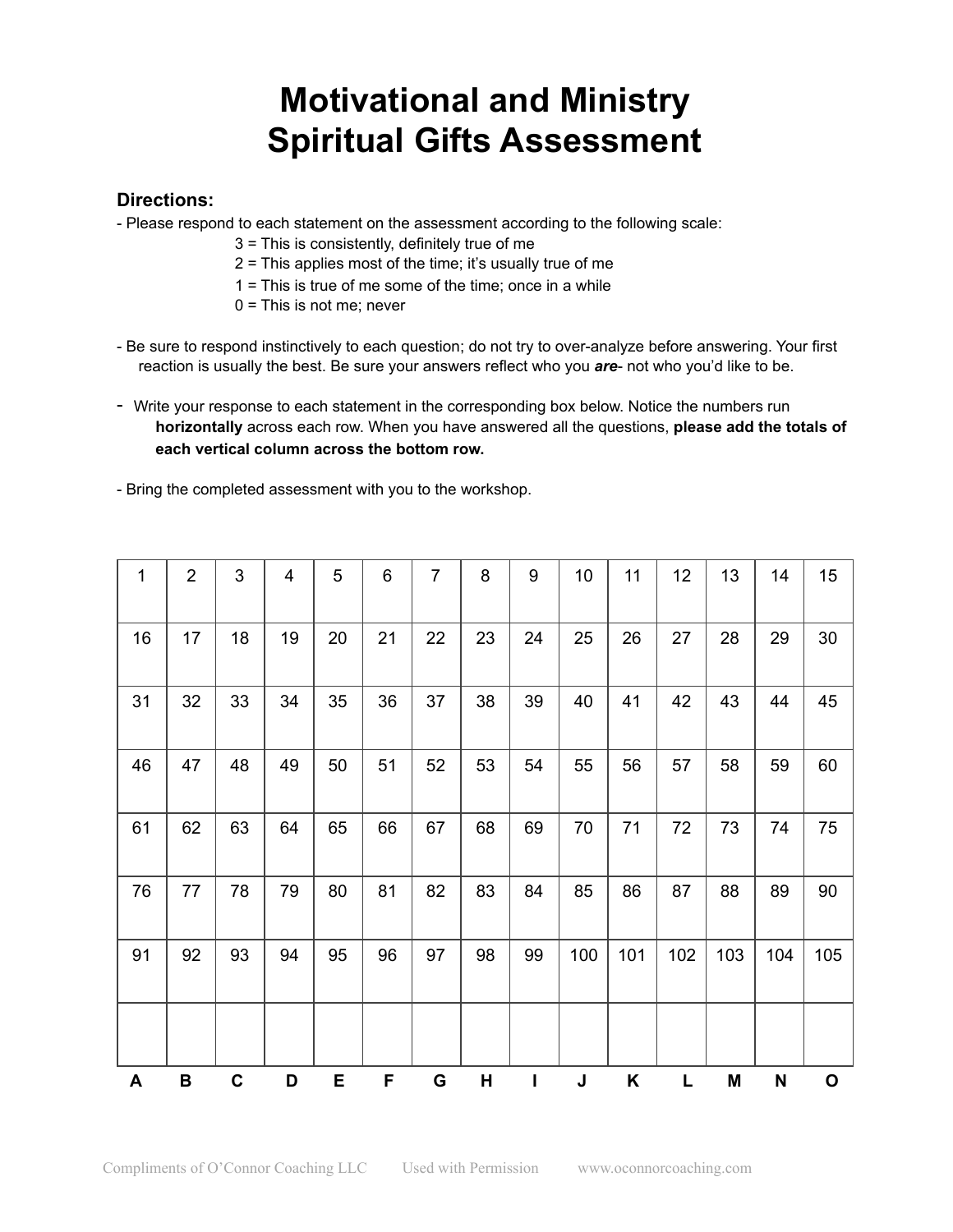## Motivational and Ministry Gifts Assessment

- 1. I see most situations in life as "right or wrong," and I feel a need to correct the wrong.
- 2. I am alert to notice and meet practical needs, and I enjoy doing them.
- 3. I like to explain Biblical truth to others in order to challenge them to grow spiritually.
- 4. I find enjoyment in seeing others take positive steps of action and growth.
- 5. I enjoy giving generously and joyfully to people in need or to projects that come to my attention.
- 6. I am able to influence others to do their best.
- 7. I like to express love and give dignity to those facing difficult life situations.
- 8. I enjoy organizing ideas, people, tasks or events.
- 9. I am willing to take risks.
- 10. I enjoy working with wood, cloth, paint or other raw materials.
- 11. I enjoy communicating God's truth through music, drama, writing, photography, computer, video or other visual aids.
- 12. I look for ways to open up conversation with people about God.
- 13. I seek to help others feel at home or at ease in new or unfamiliar surroundings.
- 14. I often feel compelled to pray on behalf of someone or something.
- 15. I enjoy providing long term spiritual and emotional support for others.
- 16. I have "insight" about people and situations as they really are before God.
- 17. I realize there is spiritual value in meeting everyday responsibilities.
- 18. I enjoy learning myself, and often find myself testing the knowledge of those who teach me.
- 19. I tend to see life in a positive way.
- 20. I believe I have the ability to handle and manage finances well.
- 21. I find great fulfillment and joy in reaching a goal.
- 22. I am able to cheerfully serve others in difficult or depressing situations.
- 23. I am able to recognize the vision of my leader, and to help break it down into manageable steps in order to accomplish it.
- 24. I love starting new things.
- 25. I strive to become skilled with my hands.
- 26. I look for fresh and relevant ways to express God's message.
- 27. I share with confidence what Christ has done in my life.
- 28. I enjoy meeting new people and helping them fit in and feel comfortable.
- 29. I am aware of spiritual battles behind physical circumstances.
- 30. I desire to grow spiritually in my own life and I enjoy helping others to grow spiritually.
- 31. I am direct, honest, or persuasive when I communicate.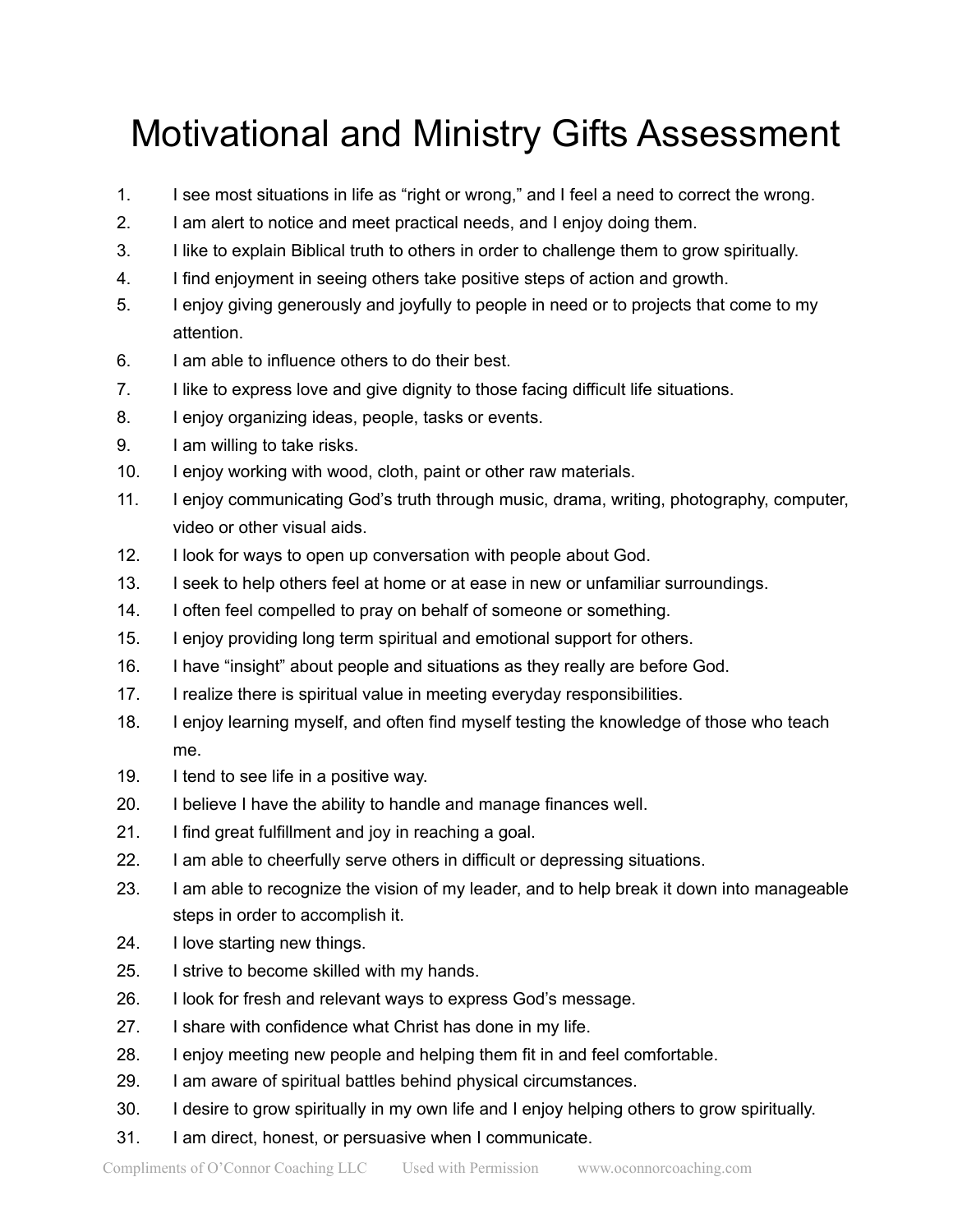- 32. I enjoy serving in a supporting role, freeing up others to do what God has called them to.
- 33. I like to present truth in a logical sequence.
- 34. I have the ability to see how difficulties can produce new levels of spiritual maturity.
- 35. I enjoy giving of myself and time, as well as my money and resources.
- 36. When a leader is not present in a group, I find myself stepping up to the leadership role.
- 37. I enjoy taking practical actions that relieve hurt or stress.
- 38. I like to bring order to my areas of responsibility.
- 39. I am attracted to groups of people that do not have anyone reaching out to minister to them yet.
- 40. I enjoy making things which increase the effectiveness of ministry.
- 41. I enjoy using the arts to capture the attention of people.
- 42. I enjoy building relationships with non-believers in order to gain an opportunity to share my faith.
- 43. I enjoy using my home to help people connect with others or to offer a refuge to those in need.
- 44. I enjoy praying for long periods of time.
- 45. I enjoy giving guidance and support to an individual or a small group of people.
- 46. I grieve deeply when others sin, and I challenge them to repentance.
- 47. I sometimes become over committed, because I find it difficult to say "no."
- 48. I enjoy spending time in study and reflection so I can clearly present information to others.
- 49. I enjoy giving others practical steps of action to help them solve problems.
- 50. I believe my gift of time, resources or service is an integral part of God's plan.
- 51. I am able to figure out "where we need to go," and I can motivate others to get there.
- 52. I find myself drawn to lonely, broken and oppressed people and I desire to help in their healing process.
- 53. I like to help organizations or ministries become more efficient and effective.
- 54. I am willing to take an active part in starting something new- that sounds exciting to me.
- 55. I am skilled at working with a variety of tools to accomplish a task. (hammer, saw, scissors, sewing machine, etc.)
- 56. I enjoy developing and using my artistic or technical skills in art, music, drama, writing, photography, computer, video, or other visual arts.
- 57. I am not afraid to invite unbelievers to accept Christ.
- 58. I am warm and gracious in relating to people.
- 59. I enjoy taking prayer requests, and I diligently follow through on the offer to pray.
- 60. I can patiently but firmly guide others in their spiritual walk with the Lord.
- 61. I believe the Bible is the only basis for truth, belief, and action.
- 62. I enjoy meeting the needs of others as quickly as possible.
- 63. I delight in taking something complex and making it easy for others to understand.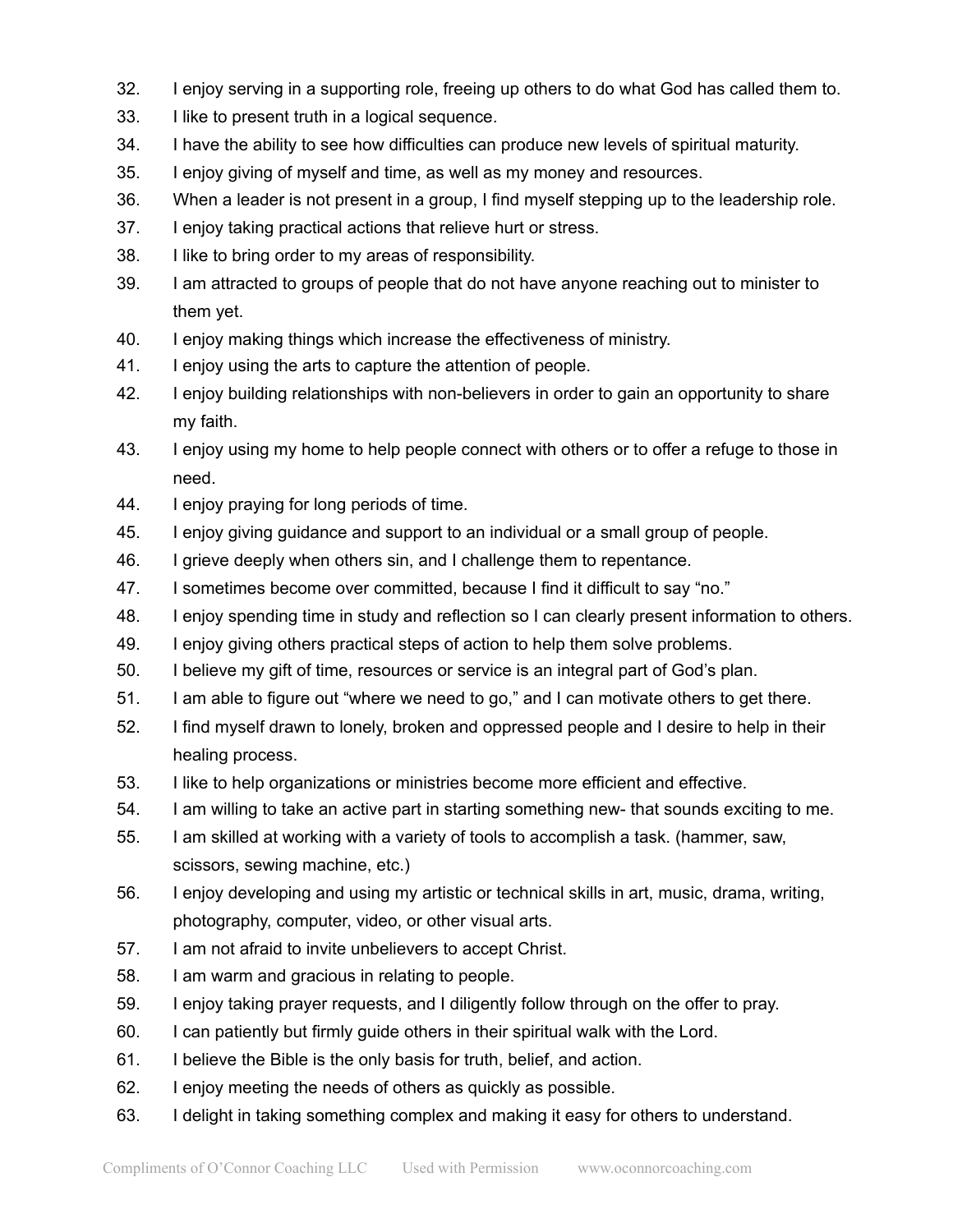- 64. I tend to see the potential in others.
- 65. I like to give beyond my tithe.
- 66. I am able to share a vision in a way that causes others to want to join in.
- 67. I often have the ability to feel an atmosphere of joy or distress in an individual or group.
- 68. I enjoy identifying possible trouble areas, and helping to devise a plan to fix them.
- 69. I enjoy seeing someone else taking leadership over a ministry I have established.
- 70. I take great pleasure in working with my hands.
- 71. My mind is creative and imaginative.
- 72. I desire to share openly and I like it when others question my faith.
- 73. I enjoy creating a safe and comfortable atmosphere for others.
- 74. I often see specific results to specific prayers.
- 75. I desire to bring wandering believers back to the fold, and to protect them.
- 76. I have strict personal standards and a strong desire to be obedient to God.
- 77. I desire to work behind the scenes rather than lead.
- 78. It seems I have the ability to help people enjoy learning.
- 79. I am willing to challenge or confront others in order to foster spiritual growth.
- 80. I enjoy giving without the pressure of appeals.
- 81. I am willing to set a higher standard for myself in order to model my values to others.
- 82. I am often ruled by my heart rather than my head.
- 83. I am interested in how organizations "work."
- 84. I am able to effectively serve in a variety of capacities while waiting for God to bring together a team to take over various areas of a ministry.
- 85. I enjoy working behind the scenes.
- 86. I enjoy using my musical or art abilities either alone, or as part of a team.
- 87. I challenge unbelievers to consider giving Christ and His ways a try.
- 88. I enjoy providing food, shelter, or companionship.
- 89. I pray with confidence that God hears and responds to my prayers.
- 90. I hurt for the person who has gotten off track and I desire to help them.
- 91. I have strong opinions and beliefs.
- 92. I enjoy finding things that need to be done and often do them without being asked.
- 93. I like to study in a systematic way.
- 94. I enjoy reassuring and encouraging those who are discouraged.
- 95. I like to give quietly, without others knowing.
- 96. I am effective at directing people.
- 97. I am concerned for people with mental, emotional and physical hurts.
- 98. I like to help develop plans and strategies to reach identified goals.
- 99. I am willing to persevere during challenging times to see something new established.